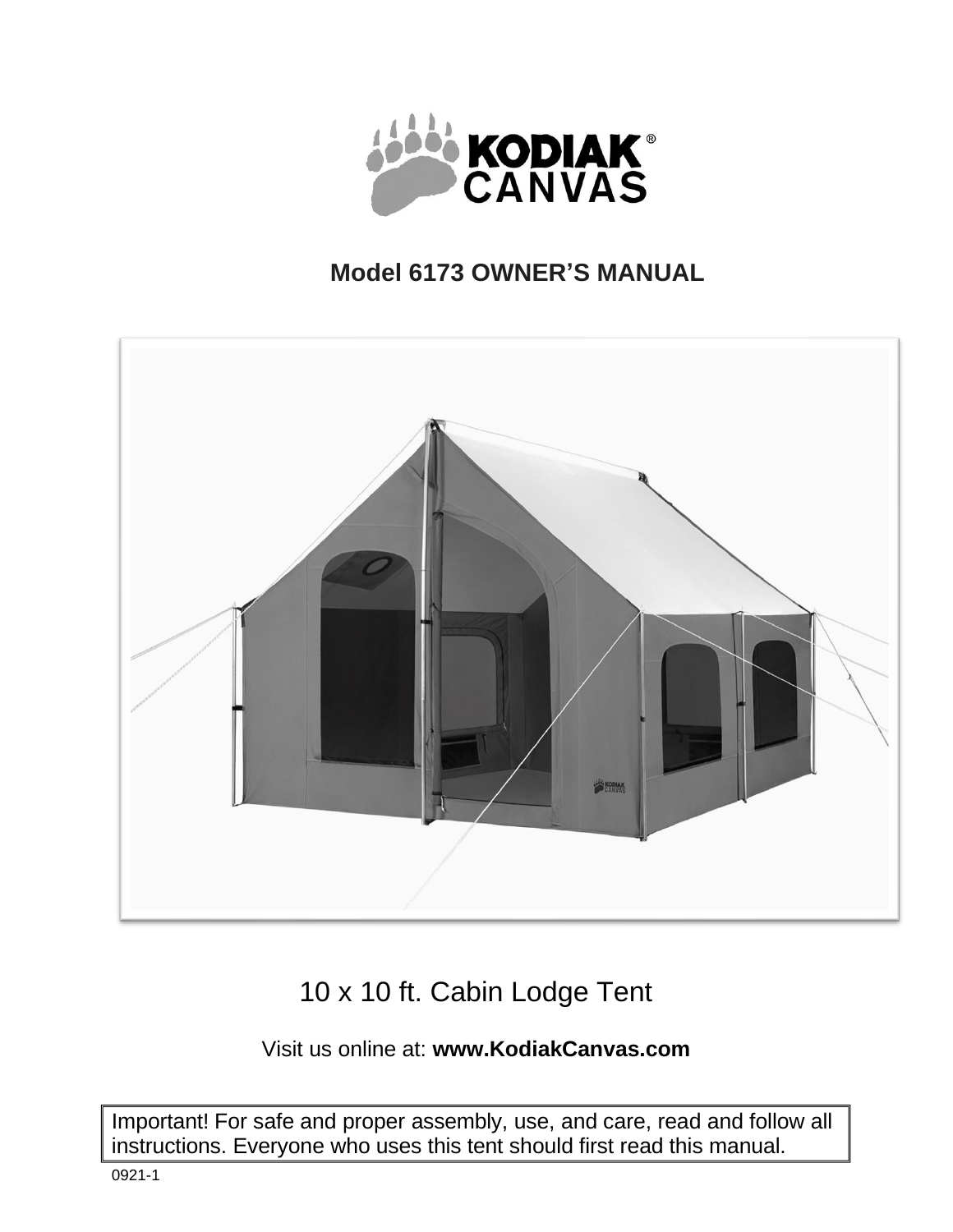# **A WARNING**

## **No Fire**

This tent is flammable. Keep all flame and heat sources away from the tent fabric. Never place a stove, campfire, or any other flame source in or near your tent. Never use, light, or refuel a stove, lantern, heater, or any other heat source inside your tent. Death by carbon monoxide poisoning and/or serious burns are possible.

## **Ventilation**

Maintain adequate ventilation inside your tent at all times. Death by asphyxiation is possible.

## **Anchor**

This tent is not free-standing. If not properly anchored, it will collapse. Always anchor your tent properly to reduce the risk of loss or injury to the tent or occupants.

## **Campsite Choice**

Carefully consider the possibility of falling rocks or tree limbs, lightning strikes, flash floods, avalanches, strong winds, and other objective hazards when choosing a campsite to reduce the risk of loss or injury to the tent or occupants.

## **Children**

Do not leave children unattended inside a tent or camp. Do not allow children to assemble or dissemble the tent. Do not allow children to remain closed-up in a tent on hot days. Do not allow children to swing on, or hang from any part of this tent.

Failure to follow these warnings may result in injury and/or death.

## Before You Set Out

You should assemble this tent at least once before your trip to familiarize yourself with the process, and make sure all the parts are in good working condition.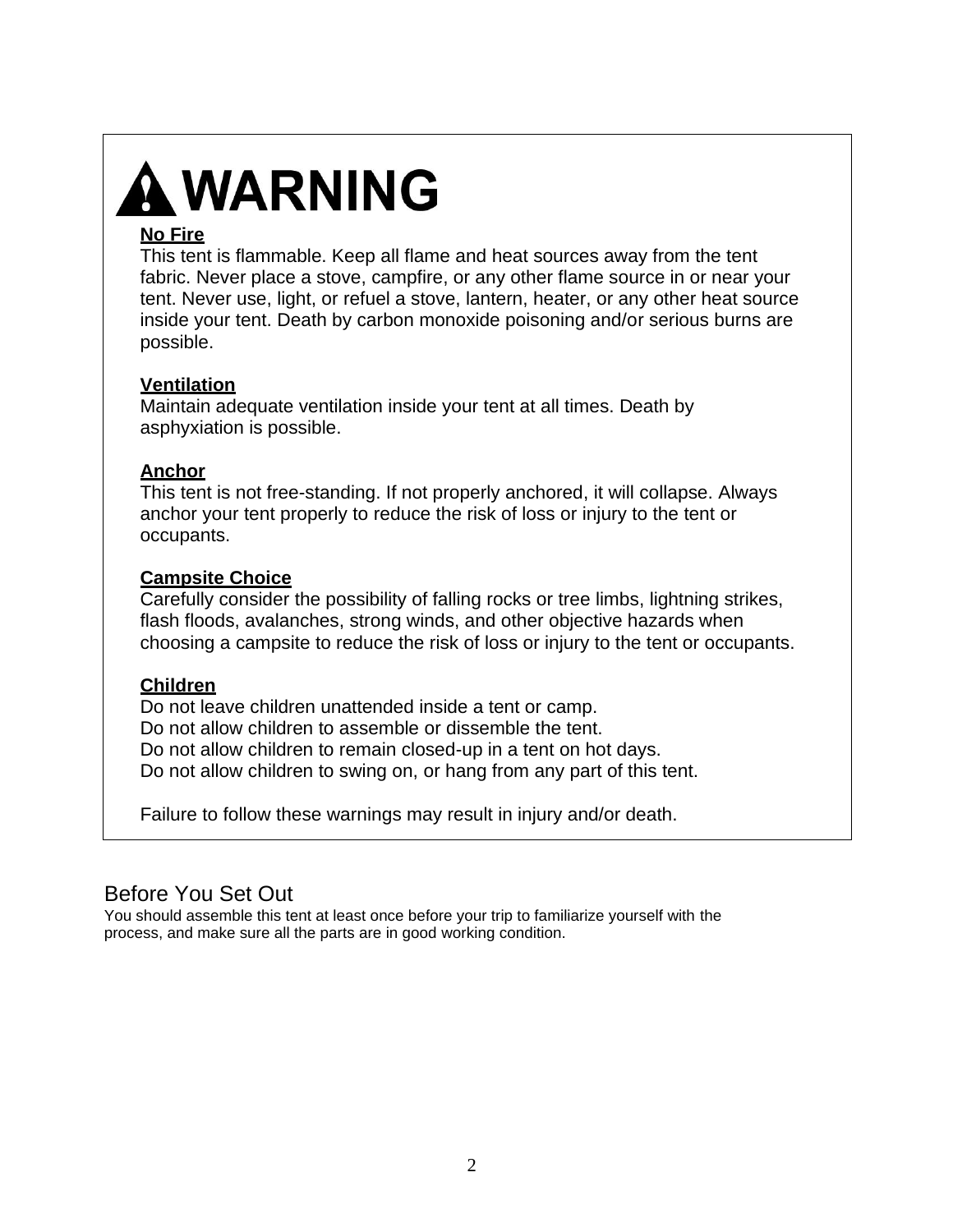## **Kodiak Canvas Limited Lifetime Warranty**

This product is warranted, to the original purchaser, to be free of defects in materials and workmanship for as long as you own the product. This product is made with quality materials and expert workmanship but is not indestructible. This warranty does not cover damage attributed to or resulting from normal wear and tear (e.g. exhausted zippers), natural hazards (e.g. weather, animals), abuse (e.g. mold, mildew, burns, ultraviolet), or alterations or modifications of any kind. If your product is found defective, we will repair or replace it free of charge. Charges for shipping your product to Kodiak Canvas will be your responsibility. We reserve the right to make substitutions if parts are unavailable or obsolete. If your product needs repair beyond what is covered under warranty, we will provide parts and service at a reasonable charge.

This warranty gives you, the original purchaser, specific legal rights. You may also have other rights which vary from state to state. **Do not return your product until you have received authorization and instruction to do so.**

To obtain service, contact us at **[www.KodiakCanvas.com](http://www.kodiakcanvas.com/)**, or write to:

Kodiak Canvas Customer Service PO Box 762 Layton, UT 84041 USA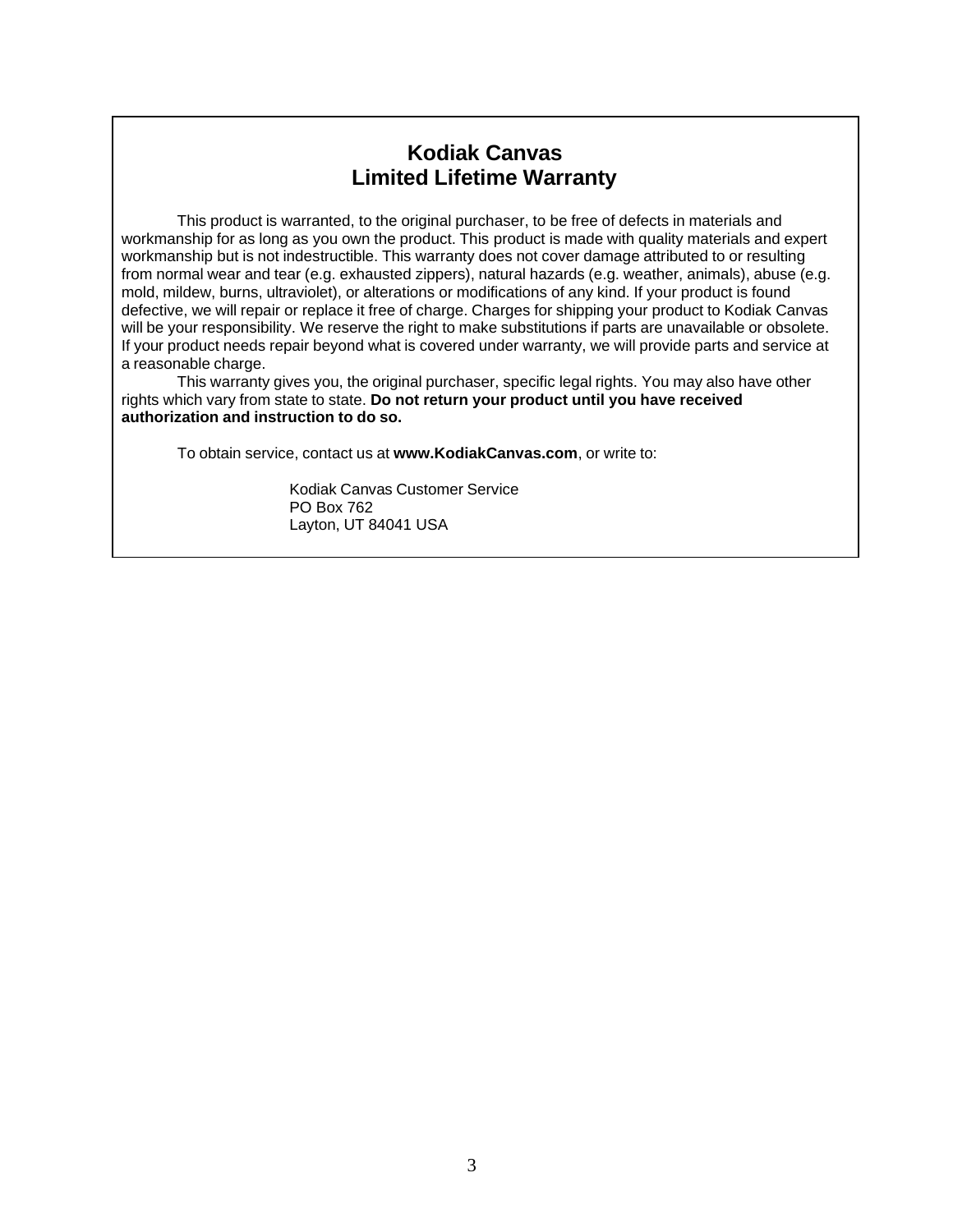## Component Check List

Identify all components and make sure they are in good condition and working order.

| <b>Description</b>                                       | Quantity       |
|----------------------------------------------------------|----------------|
| <b>Side Upright Pole</b>                                 | 6              |
| Main Upright Pole                                        | 2              |
| Ridge Pole                                               | 1              |
| Center Support Pole (Optional,<br>Sold Separately)       | ი              |
| <b>Tent Body</b>                                         | 1              |
| <b>Tent Storage Bag</b>                                  | 1              |
| Pole Storage Bag                                         |                |
| <b>Stake Storage Bag</b>                                 | 1              |
| Guy Ropes (standard)                                     | 10             |
| Long Guy Ropes                                           | $\overline{2}$ |
| <b>Tent Stakes</b>                                       | 20             |
| Clip-on Bag for Smoke Alarm /<br><b>Guy Rope Storage</b> |                |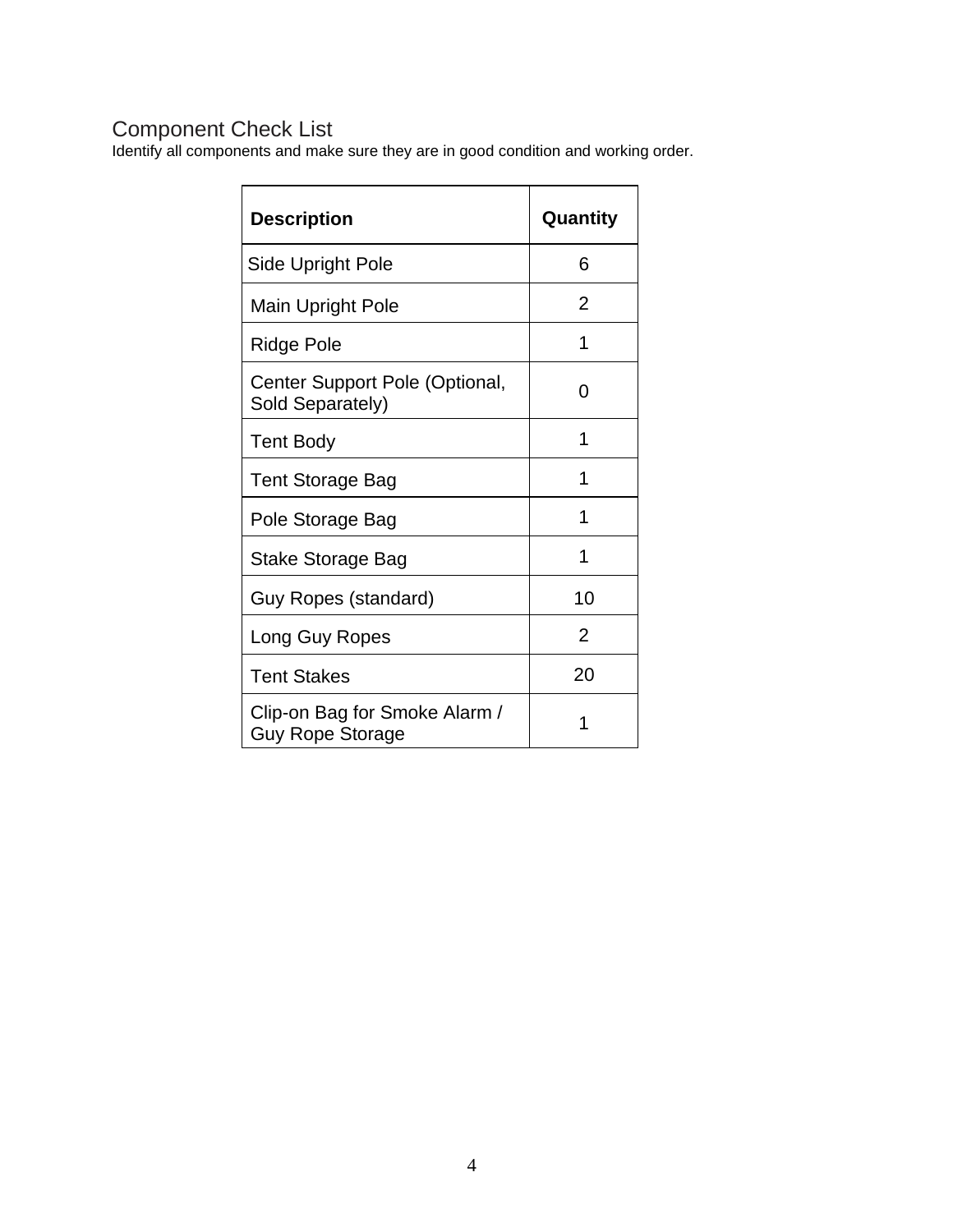

Fig. 1 Tent Poles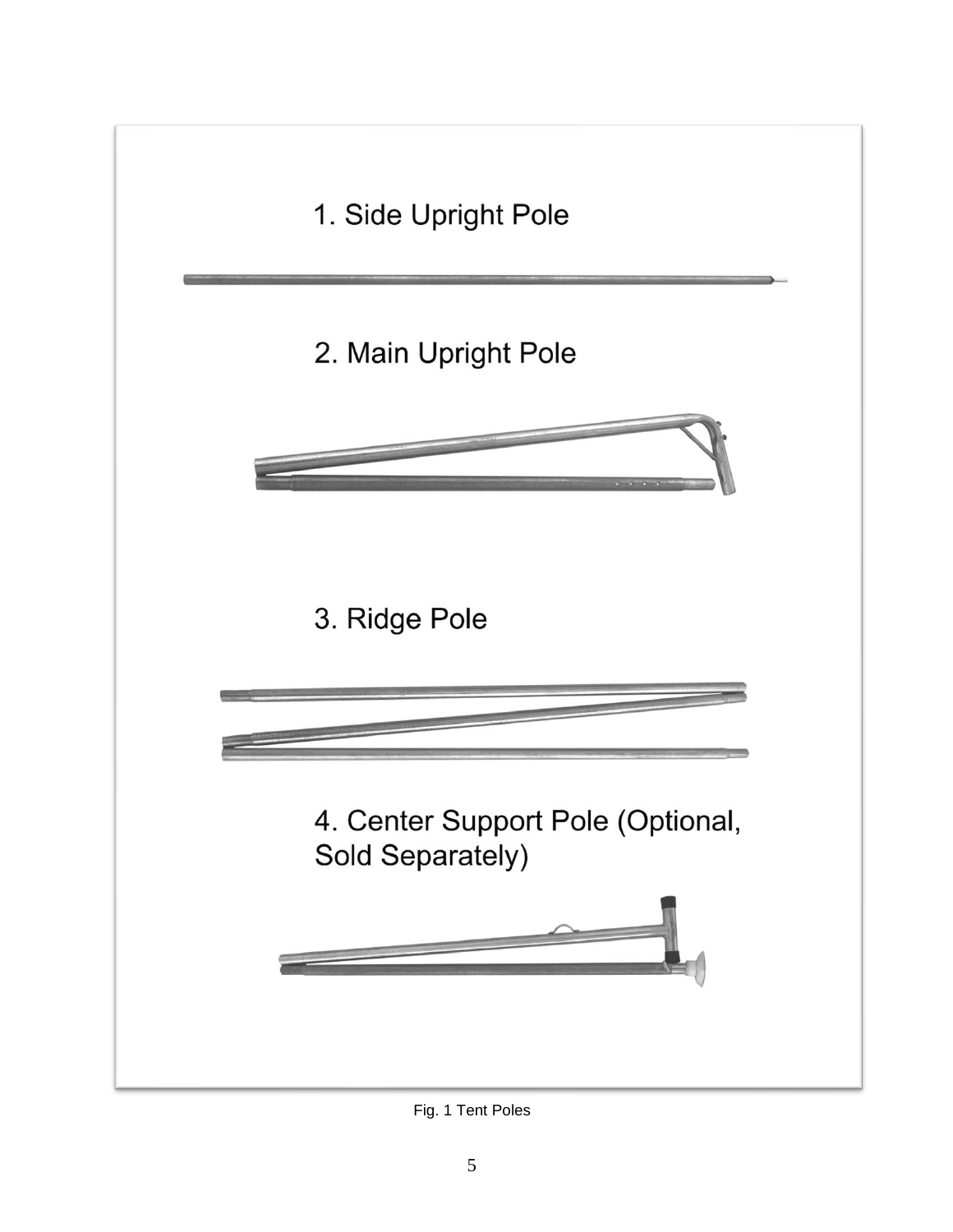## Assembly Instructions

#### **The use of protective gloves and eyewear is recommended during assembly. At least two adults are required.**

#### **Step 1 - Stake the Tent**

Stake each of the tent's four corners, making sure that the tent is taut (but not too tight) and square. Continue to place a stake through each of the remaining stake loops. *Tips: 1) A rubber mallet works best for driving these stakes.2) Staking opposite diagonal corners first helps square the tent. 3) Drive in stakes with the tip angling toward the tent. Secure the hooks on the end of the stakes over the tent loops. 4) In soft sand or snow, use a dead-man anchor. Make sure that the anchor is secure.*



**WARNING** This tent is not free-standing. If not properly staked it will collapse. Be sure to securely anchor the tent.

#### **Step 2 - Install the Ridge Pole**

Join the Ridge Pole, then slide it through the sleeve in the center of the tent roof. *Tip: Stretch sleeve out so it is straight. Gently insert pole—don't force.*

#### **Step 3 - Install the Main Upright Poles**

This step requires at least two adults. Join the Main Upright Poles and connect them to the Ridge Pole. The black webbing strap should pass over the top corner of the Upright Pole passing between the two posts (see figure 2). With a person on each Main Upright Pole, raise the poles at the same time into upright position. Attach a long guy rope to the top of the Main Upright Pole as shown, and secure with a tent stake. Extend the telescoping Main Upright Pole until the tent is taut.



Fig. 2 Main Upright Pole Connecting to Ridge Pole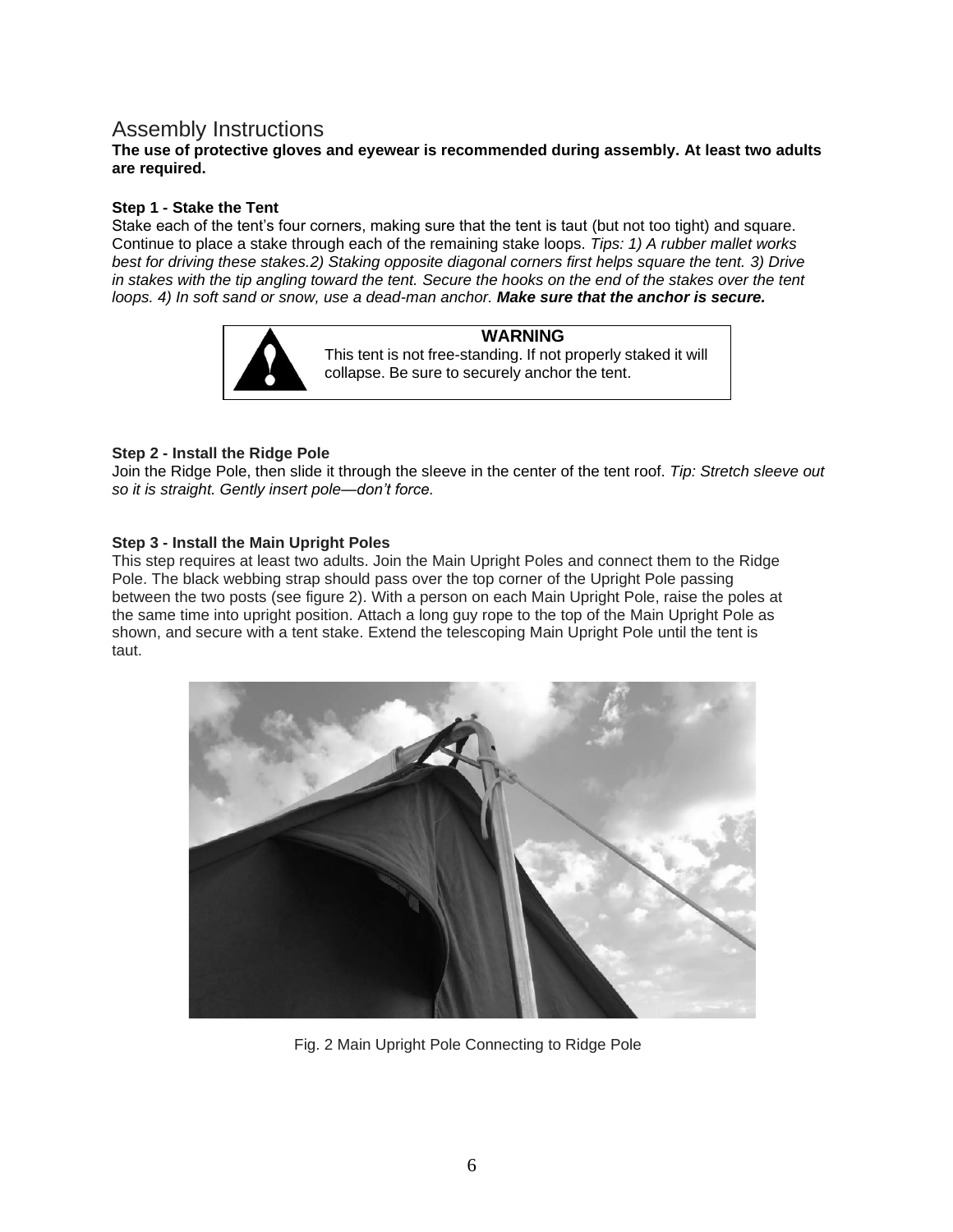Place the bottom of the Main Upright Pole over the D-ring at the edge of the tent while inserting the locking pin into the pole.



Fig. 3 Locking Pin

#### **Step 4 – Install the Side Upright Poles**

Insert the tip of a Side Upright Pole through the metal ring at each corner. Insert the bottom of the Side Upright Pole into the locking pin. Secure by placing a guy rope loop (make loops by tying a small overhand knot) over the top of the tip of the pole and then staking out. Use two guy ropes on each corner. *See step 5 on page 9. Thread the guy ropes through the slide buckles on the Storm Window before you tie the loops*.



Fig 4. Side Upright Pole at Corner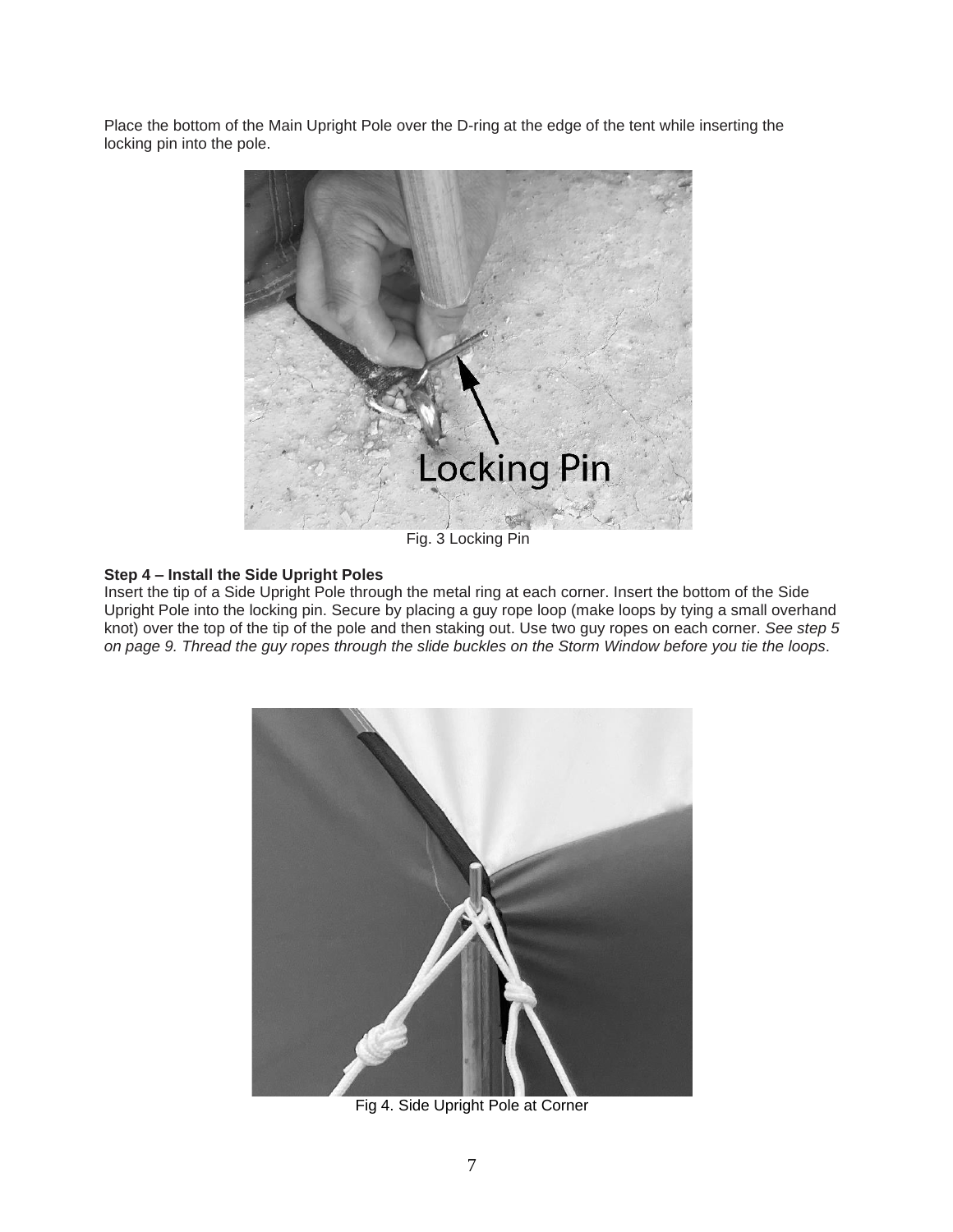Next, install the remainder of the Side Upright Poles in the same manner. Figure 5 represents a top-down view of the tent. The dashed lines represent proper guy rope position.



Fig. 5 Guy Rope Placement Diagram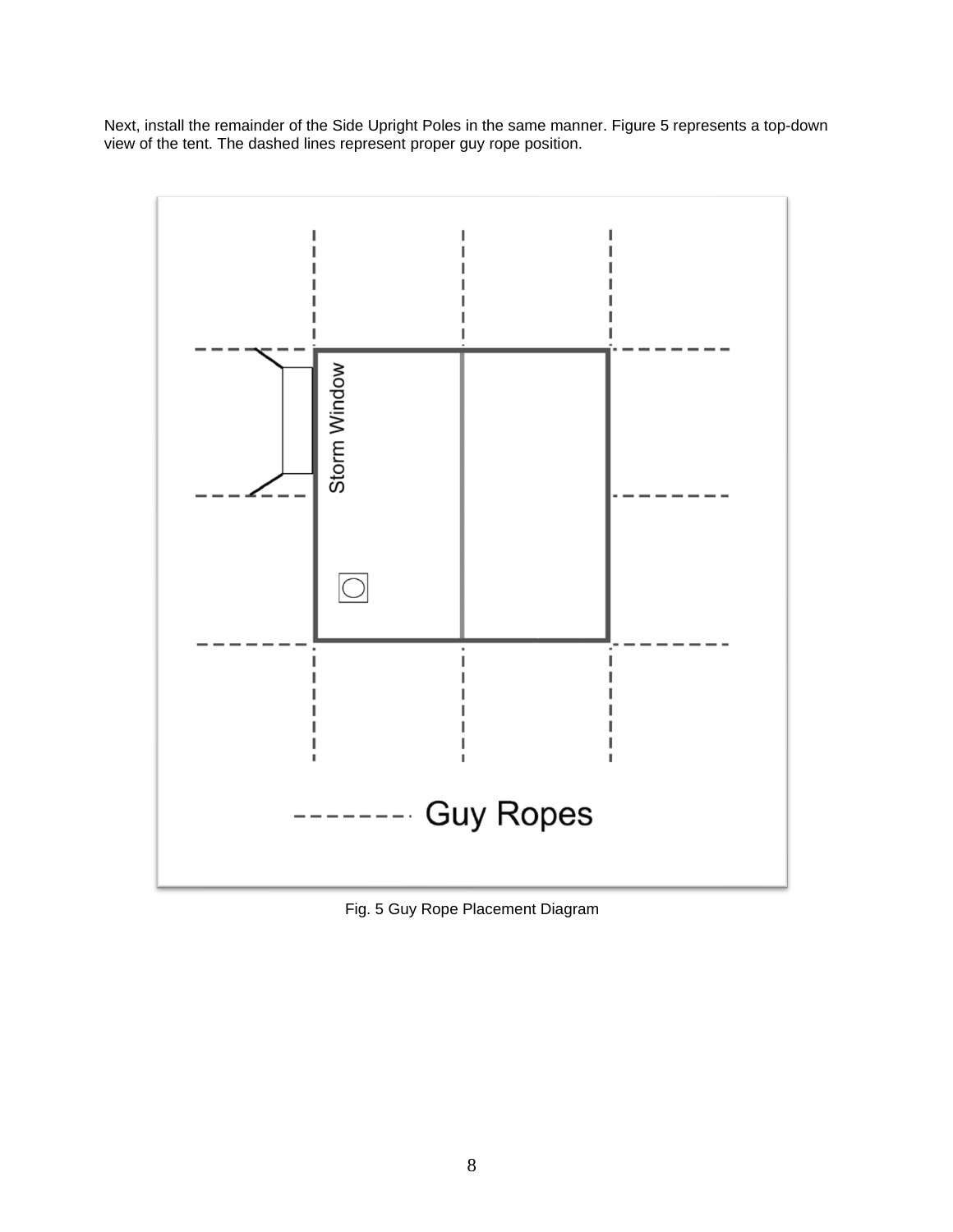#### **Step 5 – Secure Upright Poles and Storm Window.**

Secure the Upright Poles to the tent walls with hook and loop (similar to Velcro®) tabs.

Secure the storm window to the corresponding guy ropes (see Figures 5 and 6). First pass guy ropes through the holes on the slide buckles. Adjust slide buckles, and storm window straps to hold storm window flap.



Fig. 6 Storm Window

#### **(Optional) Install the Center Support Pole—Sold Separately.**

The purpose of the Center Support Pole is to provide added support to the roof in snow or windy conditions. This tent will handle significant snow and wind without the Center Support Pole. Unless you want extra security in extreme conditions, this accessory is not needed. Center Support Pole (Part Number 100267).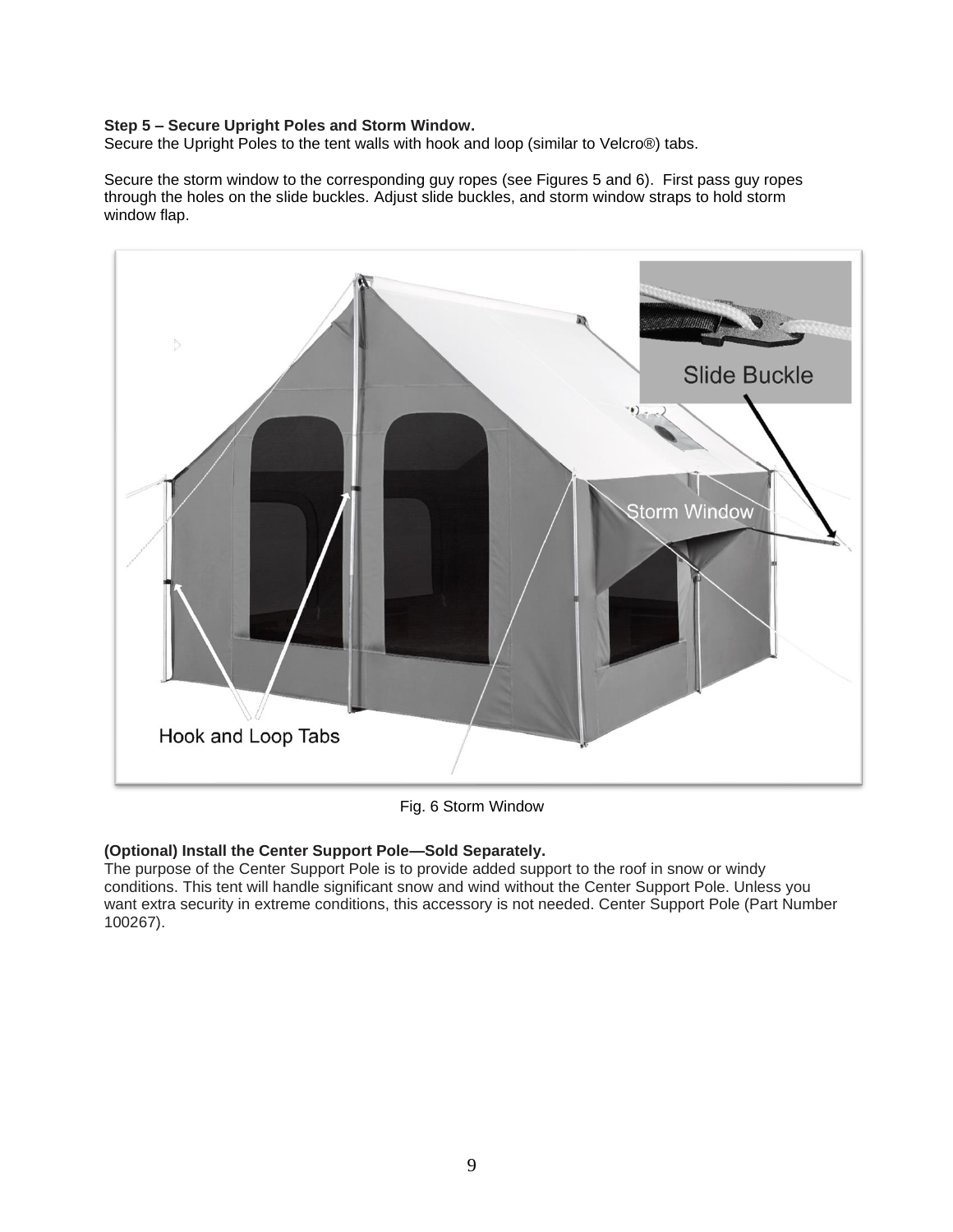To install, place the ends of the T through the loops (inside center ceiling). Extend the telescoping pole until taut, and hand tighten thumbscrew. *Tips: Don't overextend pole—it just needs to gently push into the ceiling. To take down, first lift pole to remove tension on thumbscrew, then unscrew.*



Fig. 7 Center Support Pole Installation

## Take Down and Storage

First, dry and clean out tent. Make sure your tent is completely dry. Zip down the windows, open the door, let the tent air out to dry the inside. Sweep clean of any dirt or debris. Collapse the tent and remove all the poles. Wrap and neatly store the guy ropes. *Tips: 1) This tent has a lot of guy ropes. Save yourself the frustration of a tangled guy rope mess. Wrap guy ropes, store them in the provided smoke alarm bag. 2) If you have to break camp when the tent is wet, that is okay. Just be sure when you get home, to unroll, open up, and dry out. The sooner the better.*

## Care

● VERY IMPORTANT—Your tent must be completely dry before storage! STORING A WET OR DAMP TENT, EVEN FOR A SHORT TIME, CAN RUIN IT AND VOID THE WARRANTY.

● To clean tent, hose down with water and wipe with a cloth. Do not use soaps and detergents as they can damage the water-repellant treatment of the canvas.

• Do not spray insecticides or bug repellant directly on the canvas. This may damage the waterrepellant treatment.

● For long-term storage, store in a cool, dry location that is not exposed to direct sunlight.

• This tent is equipped with quality zippers. To prolong zipper life, do not grind the zippers around corners. If needed, pull the canvas, windows or doors to help zippers glide smoothly. Keep them clean from dirt.

● You should rarely have to retreat the canvas. See Waterproofing below.

## Other Notes

● Condensation inside the tent is affected by the difference between inside and outside temperatures and humidity. Condensation can be reduced by venting your tent. Condensation between the floor and a sleeping mat can be reduced by placing a ground cloth underneath the tent.

● Some slight irregularities are normal with 100% cotton canvas and will not affect the performance of your tent.

### **Waterproofing**

When your tent gets its first wet storm, you may get a few drops of water inside—don't fear.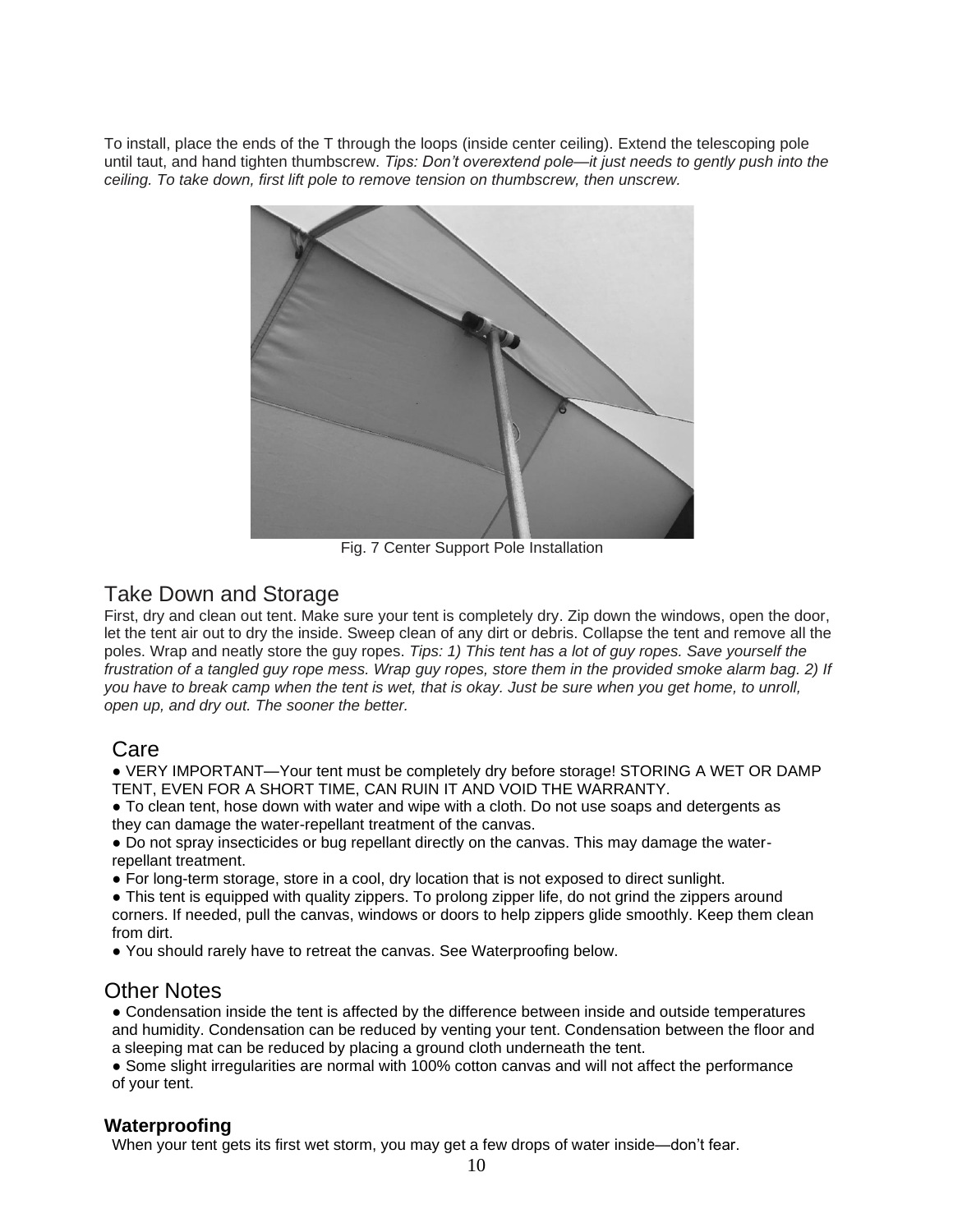This first, good wetting "seasons" the canvas. The water causes the canvas to shrink slightly, closing the needle holes where the canvas was stitched. After that, you should be watertight.

The canvas on your tent has a special Hydra-Shield™ treatment that is watertight yet breathable. This waterproofing is very durable—if it ain't leaking, don't treat it. Your expectation should be that this tent will be completely dry inside even during drenching rains. On occasion, a tent will experience some leaking. If this occurs, it is an easy fix. Treat the affected area with a *SILICONE* based waterproofing such as Kiwi Camp Dry®. This should take care of any leaks, and you should rarely have to retreat. Caution: Do not use other kinds of waterproofing such as Canvak® on this Hydra-Shield™ canvas, as it could clog the tiny pores in the canvas, eliminating its breathability.

#### **Snow**

This tent is rated for snow and winter camping. Snow sticks to the roof of canvas tents. It does not shed (slide off on its own). The tent may need to be cleared of snow multiple times a day during heavy snowfall. If the roof is sagging, clear the snow. Don't allow heavy accumulations of snow to remain on your tent for extended periods of time, as this can damage the tent canvas and frame.

## Using a Wood Burning Stove



**WARNING** This tent is flammable. Serious injury, carbon monoxide poisoning, asphyxiation, burns, and death are possible.

This Kodiak Canvas, Cabin Lodge tent is equipped with a stove jack for use with a wood burning stove. **Extreme caution should be used when using a wood burning stove**! Carefully read and follow these important safety guidelines.

- 1) Your tent fabric is made of cotton canvas. The canvas is flammable and can burn if it comes in contact with a flame, hot stove, stovepipe, or embers.
	- a. Only use an approved wood burning stove and stovepipe (see page 12).
	- b. Use a spark arrester on the stovepipe.
	- c. Secure the stove jack flap so it does not unroll and come in contact with hot stovepipe.



Fig. 8 Stove Jack Flap in Secured Position